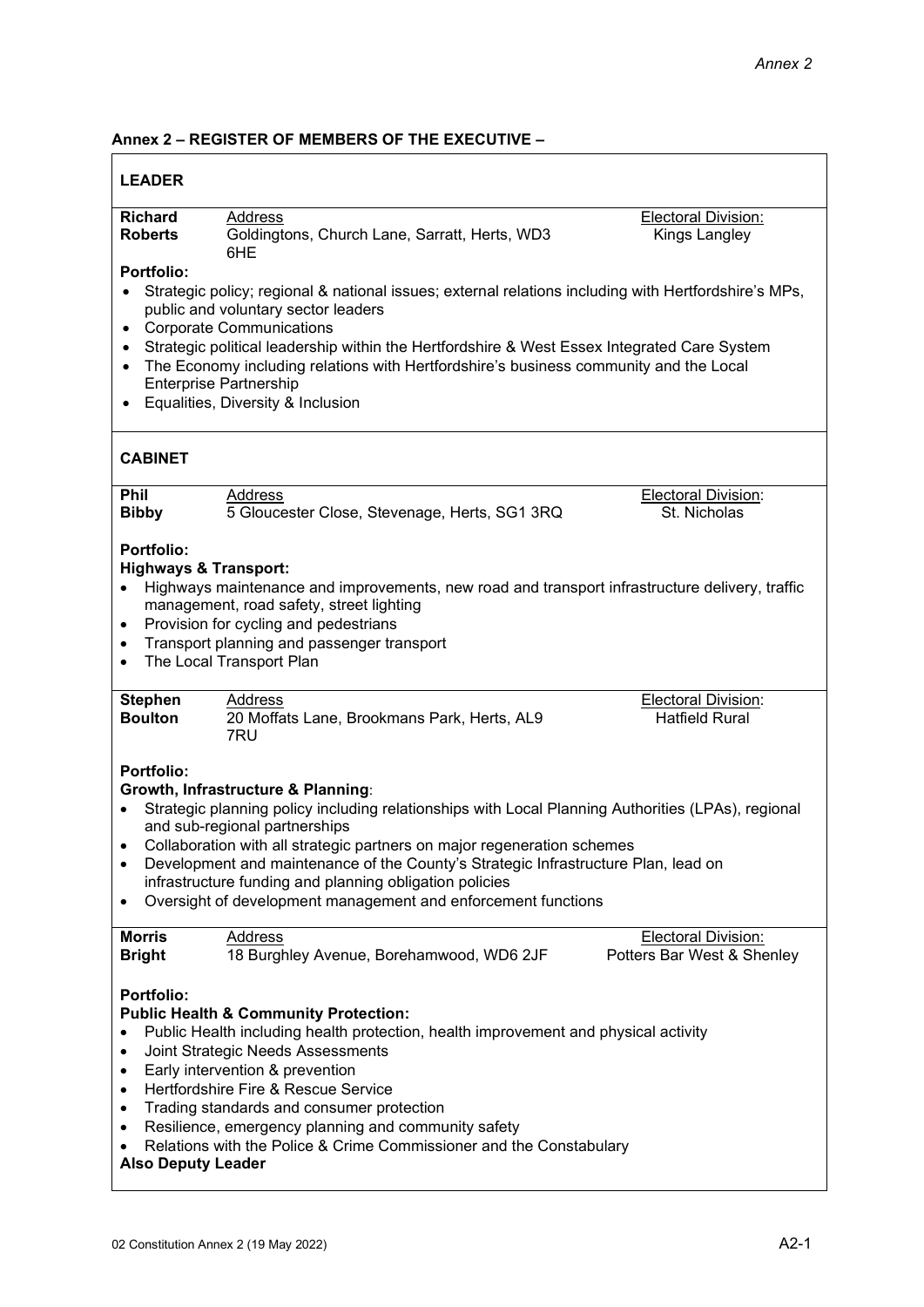| <b>Eric</b><br><b>Buckmaster</b>                                                                                                                                                                                                                                                                                                                                                                                                                                                                                                                                                                                                                                                                                                                          | Address<br>23 Rowney Gardens, Sawbridgeworth, CM21 0AT                                                                                                                                                                                                                                                       | Electoral Division:<br>Sawbridgeworth |
|-----------------------------------------------------------------------------------------------------------------------------------------------------------------------------------------------------------------------------------------------------------------------------------------------------------------------------------------------------------------------------------------------------------------------------------------------------------------------------------------------------------------------------------------------------------------------------------------------------------------------------------------------------------------------------------------------------------------------------------------------------------|--------------------------------------------------------------------------------------------------------------------------------------------------------------------------------------------------------------------------------------------------------------------------------------------------------------|---------------------------------------|
| <b>Portfolio:</b><br><b>The Environment:</b><br>$\bullet$<br>$\bullet$<br>$\bullet$<br>٠<br>$\bullet$<br>$\bullet$<br><b>Bob</b>                                                                                                                                                                                                                                                                                                                                                                                                                                                                                                                                                                                                                          | Delivery of Sustainable Herts Strategy including response to climate emergency<br>Minerals and waste planning<br>Countryside management and rights of way<br>Lead Local Flood Authority<br>Waste management and recycling<br>Hertfordshire Waste Partnership<br>Address                                      | <b>Electoral Division:</b>            |
| <b>Deering</b>                                                                                                                                                                                                                                                                                                                                                                                                                                                                                                                                                                                                                                                                                                                                            | The Wall House, Bucks Alley, Little Berkhamsted,<br><b>SG13 8LR</b>                                                                                                                                                                                                                                          | <b>Hertford St Andrew's</b>           |
| <b>Portfolio:</b><br><b>Resources &amp; Performance:</b><br>Finance (revenue and capital); property including operational assets & development, technology,<br>human resources, legal, democratic and statutory services, procurement, assurance (including<br>risk management, audit and health & safety)<br><b>Customer Service Centre and website</b><br>$\bullet$<br>Trading entities including Herts FullStop, Hertfordshire Catering Ltd and Herts Living Ltd<br>$\bullet$<br>Performance management<br>$\bullet$                                                                                                                                                                                                                                   |                                                                                                                                                                                                                                                                                                              |                                       |
| <b>Terry</b>                                                                                                                                                                                                                                                                                                                                                                                                                                                                                                                                                                                                                                                                                                                                              | Address                                                                                                                                                                                                                                                                                                      | Electoral Division:                   |
| <b>Douris</b>                                                                                                                                                                                                                                                                                                                                                                                                                                                                                                                                                                                                                                                                                                                                             | 21 Hunting Gate, Hemel Hempstead, HP2 6NX                                                                                                                                                                                                                                                                    | <b>Bridgewater</b>                    |
| <b>Portfolio:</b><br><b>Education, Libraries &amp; Life Long Learning:</b><br>School improvement and standards; Herts for Learning<br>$\bullet$<br>School place planning and admissions, relations with maintained schools and academies, further<br>$\bullet$<br>and higher education<br>Special Educational Needs (including ISL, EHCP and SEND provision in schools and special<br>$\bullet$<br>schools)<br>Skills and Lifelong Learning, including Hertfordshire Adult and Family Learning Service<br>$\bullet$<br>Culture including libraries, museums and the arts<br>$\bullet$<br>Localism, volunteering, relations with the voluntary sector, local strategic partnerships; relations<br>with Town & Parish Councils, Armed Forces Covenant Board |                                                                                                                                                                                                                                                                                                              |                                       |
| <b>Tony</b>                                                                                                                                                                                                                                                                                                                                                                                                                                                                                                                                                                                                                                                                                                                                               | Address                                                                                                                                                                                                                                                                                                      | Electoral Division:                   |
| Kingsbury                                                                                                                                                                                                                                                                                                                                                                                                                                                                                                                                                                                                                                                                                                                                                 | 7 Blakes Way,                                                                                                                                                                                                                                                                                                | Welwyn                                |
| Portfolio:<br>$\bullet$<br>$\bullet$<br>$\bullet$<br>$\bullet$<br>$\bullet$<br>$\bullet$                                                                                                                                                                                                                                                                                                                                                                                                                                                                                                                                                                                                                                                                  | Welwyn, AL6 9RE<br><b>Adult Care, Health &amp; Wellbeing:</b><br>Adult social care (other than that provided by the 0-25 service)<br>Adult safeguarding<br>Strategic relationship management with the NHS to promote health and wellbeing<br>Domestic abuse<br>Money Advice Unit<br>Gypsy and traveller unit |                                       |